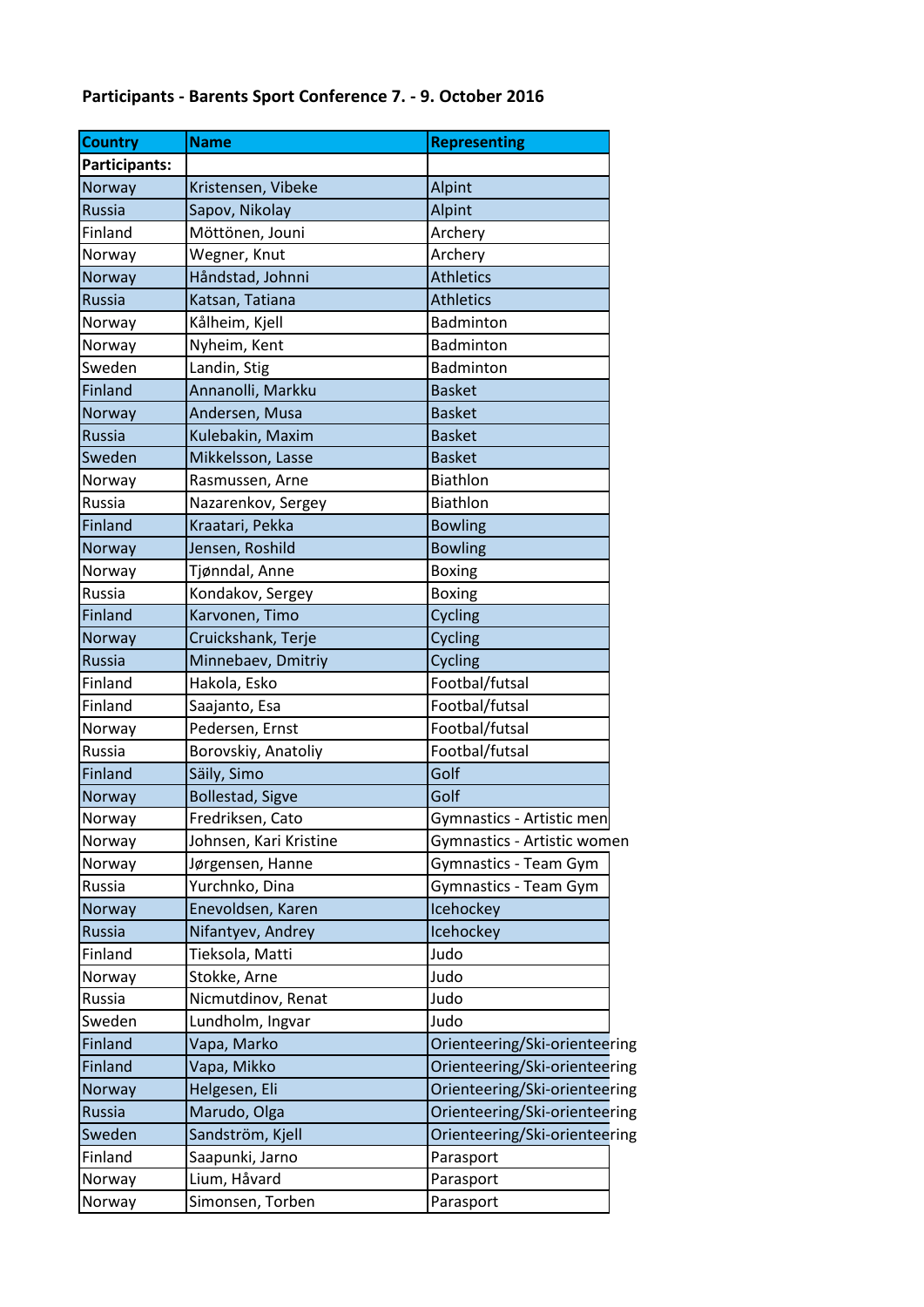| Russia        | Evgeniy, Dvorak        | Parasport                     |
|---------------|------------------------|-------------------------------|
| Russia        | Goroxova, Irina        | Parasport                     |
| Russia        | Kalinina, Olga         | Parasport                     |
| Russia        | Labenskiy, Klement     | Parasport                     |
| Sweden        | Revholm, Lena          | Parasport                     |
| Finland       | Hyttinen, Tero         | Powerlifting                  |
| Norway        | Rygh, Morten           | Powerlifting                  |
| <b>Russia</b> | Rodichev, Andrey       | Powerlifting                  |
| Sweden        | Hedkvist, Simon        | Powerlifting                  |
| Finland       | Hänninen, Tapio        | Shooting                      |
| Norway        | Viter, Holger          | Shooting                      |
| Russia        | Pantileev, Victor      | Shooting                      |
| Sweden        | Andersson, Roger       | Shooting                      |
| Norway        | Andersen, Per Oskar    | <b>Skiing - Cross Country</b> |
| <b>Russia</b> | Vadiukhin, Sergey      | <b>Skiing - Cross Country</b> |
| Norway        | Næss, Ragnvald         | Skating                       |
| Russia        | Mizanova, Yliy         | <b>Skating</b>                |
| Russia        | Shelkov, Mihail        | Skating                       |
| Norway        | Andersen, Kjetil       | Swimming                      |
| Russia        | Efimkina, Anastasiy    | Swimming                      |
| Norway        | Ternlind, Jonny        | Table-tennis                  |
| Russia        | Voloshin, Andrey       | Table-tennis                  |
| Finland - S/D | Happonen, Osmo         | <b>Tennis</b>                 |
| Norway        | Børsting, Carl Rune    | <b>Tennis</b>                 |
| Finland       | Makkonen, Ilpo         | Volleyball                    |
| Norway        | Jakobsen, Helena E.    | Volleyball                    |
| Russia        | Strahova, Irina        | Volleyball                    |
| Norway        | Risjord, Odin          | Wrestling                     |
| Norway        | <b>Bangsund, Willy</b> | Wrestling                     |
| <b>Russia</b> | Petrov, Andrey         | Wrestling                     |
|               |                        |                               |
| Delegates:    |                        |                               |
| Finland       | <b>Blomster, Mauri</b> | <b>BSCF</b>                   |
| Finland       | Happonen, Osmo         | <b>BSCF and Tennis</b>        |
| Finland       | Huttunen, Mauno        | <b>BSCF</b>                   |
| Finland       | Karjalainen, Tuomas    | <b>BSCF</b>                   |
| Finland       | Puurunen, Tauno        | <b>BSCF</b>                   |
| Finland       | Räsänen, Pekka         | <b>BSCF</b>                   |
| Finland       | Suomäki, Jarmo         | <b>BSCF</b>                   |
| Norway        | Eriksen, May Bente     | <b>BSCN</b>                   |
| Norway        | Figenschau, Anne Berit | <b>BSCN</b>                   |
| Norway        | Aarseth, Reinert       | <b>BSCN</b>                   |
| Norway        | Ofstad, Sylvi          | <b>BSCN</b>                   |
| Norway        | Setså, Kristin         | <b>BSCN</b>                   |
| Norway        | Østgård, Trond         | <b>BSCN</b>                   |
| <b>Russia</b> | Afanasyev, German      | <b>BSCR</b>                   |
| Russia        | Egorova, Roza          | <b>BSCR</b>                   |
| Russia        | Kruglova, Larisa       | <b>BSCR</b>                   |
| <b>Russia</b> | Lebedeva, Ekaterina    | <b>BSCR</b>                   |
| <b>Russia</b> | Erokhina, Olga         | <b>BSCR</b>                   |